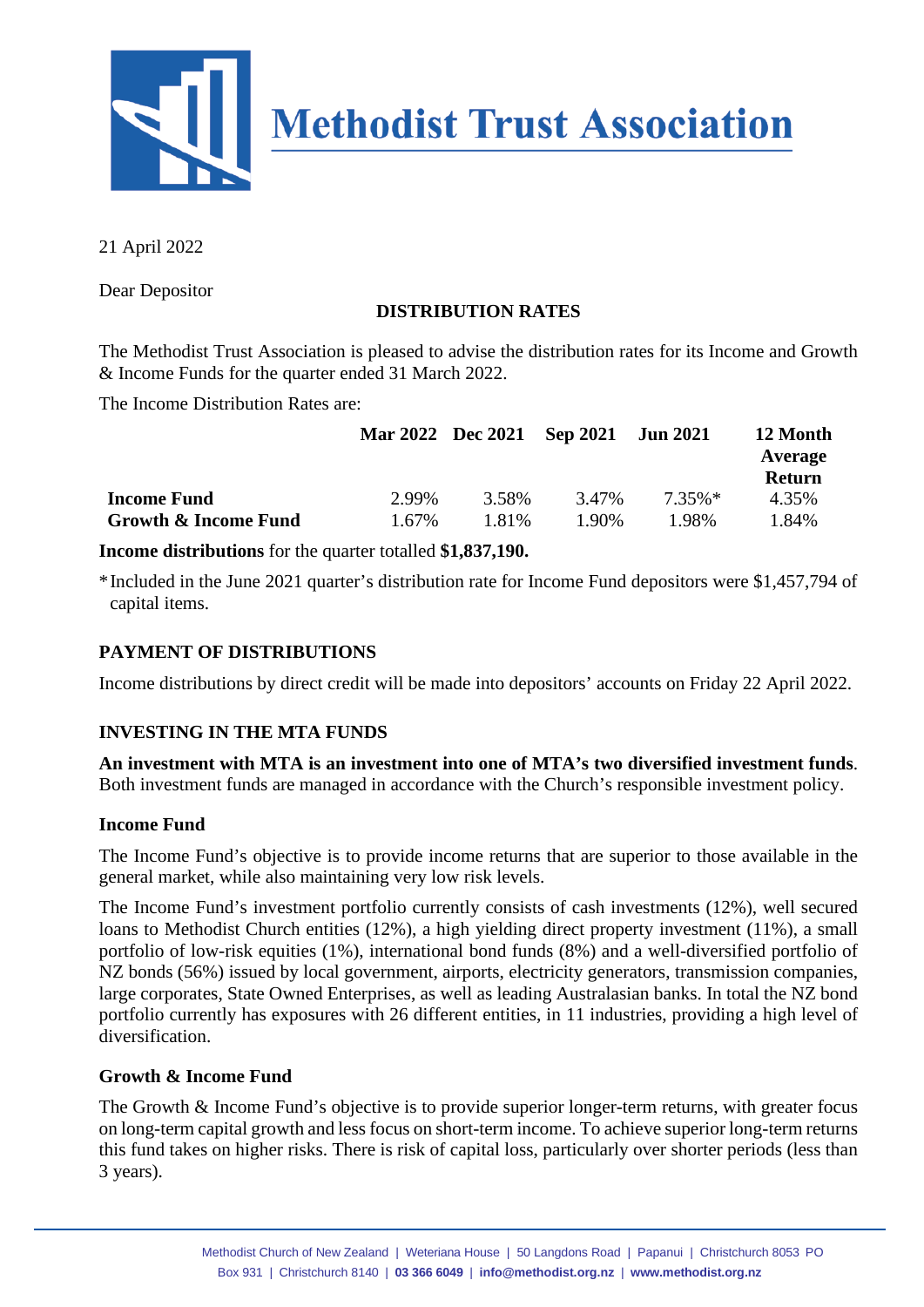**For either fund, new or additional deposits are welcome** from any Church group, responsible in whole or in part to the Conference of the Methodist Church of New Zealand. Deposits cannot be accepted from any other group or from any individual.

For the Growth & Income Fund only, the following withdrawal policy applies:

*When a depositor wishes to withdraw their total Growth & Income Fund deposit during the financial year, 10% of that deposit will be retained until after the financial year end at 30 June. This will ensure that the depositor participates in the capital allocation at the end of the year, whether it is a capital accretion or a capital decrease. After the capital distribution has been done at year-end, those depositors can close their deposit and receive the balance of their account.*

### **INCOME FUND**

The Income Fund's annualised income distribution rate for the March quarter is 2.99%.

**For the June 2022 financial year our forecast income distribution rate remains 3.15%, with a return of approximately 2.9% expected for the June 2022 quarter.** 

**For the June 2023 financial year we forecast the distribution rate to be approximately 3.20%.**

We continue to maintain a high-quality portfolio of NZ bonds. Holdings in bonds rated BBB+ or higher represented 61% of the NZ Bond portfolio on 31 March 2022.

The Association believes that the distribution rates for the Income Fund are very good, given the lowrisk and on-call nature of this fund.

The Income Fund continues to produce significantly higher returns than are available through bank deposits. The BNZ three and twelve-month term deposit rates have continued to rise, currently being at 1.05% and 2.70% respectively, up from 0.70% and 2.20% at 31 December 2021.

Unlike bank term deposits, the **MTA Income Fund deposits are not locked in for any term. They can be withdrawn at any time, with no penalty**.

#### **GROWTH & INCOME FUND**

The annualised income distribution rate for the Growth & Income Fund is 1.67% for the quarter.

The lower distribution rates for the Growth and Income Fund reflect the different objectives for this fund, which is primarily focused on long-term capital growth. Investment opportunities over the quarter have continued to favour international equities, where the income from dividends is lower than the income yields of other asset classes. Over the longer term this approach is expected to produce higher total returns through capital growth, but result in a lower income component within the total return.

The Growth & Income Fund's equity portfolio has experienced challenging times, dropping 12.2% during the March quarter to now be flat for the financial year to date. The Ukraine conflict has amplified the challenges and concerns around inflation and supply chain issues, particularly on the inputs for manufacturing activities. In addition, central banks have been begun raising interest rates to combat inflation.

During the March quarter, the only positively returning sectors in the MSCI World Index were Energy (+29.5%), Materials (+1.5%) and Utilities (+0.8%), with both energy and materials benefitting from rising commodity prices resulting from the Ukraine conflict.

Due to Responsible Investment considerations, we are excluded from investing in most energy sector companies, being mainly large oil and gas businesses. Although the energy sector is small, at just under 4% of the S&P 500 Index, the level of out-performance has resulted in a meaningful negative relative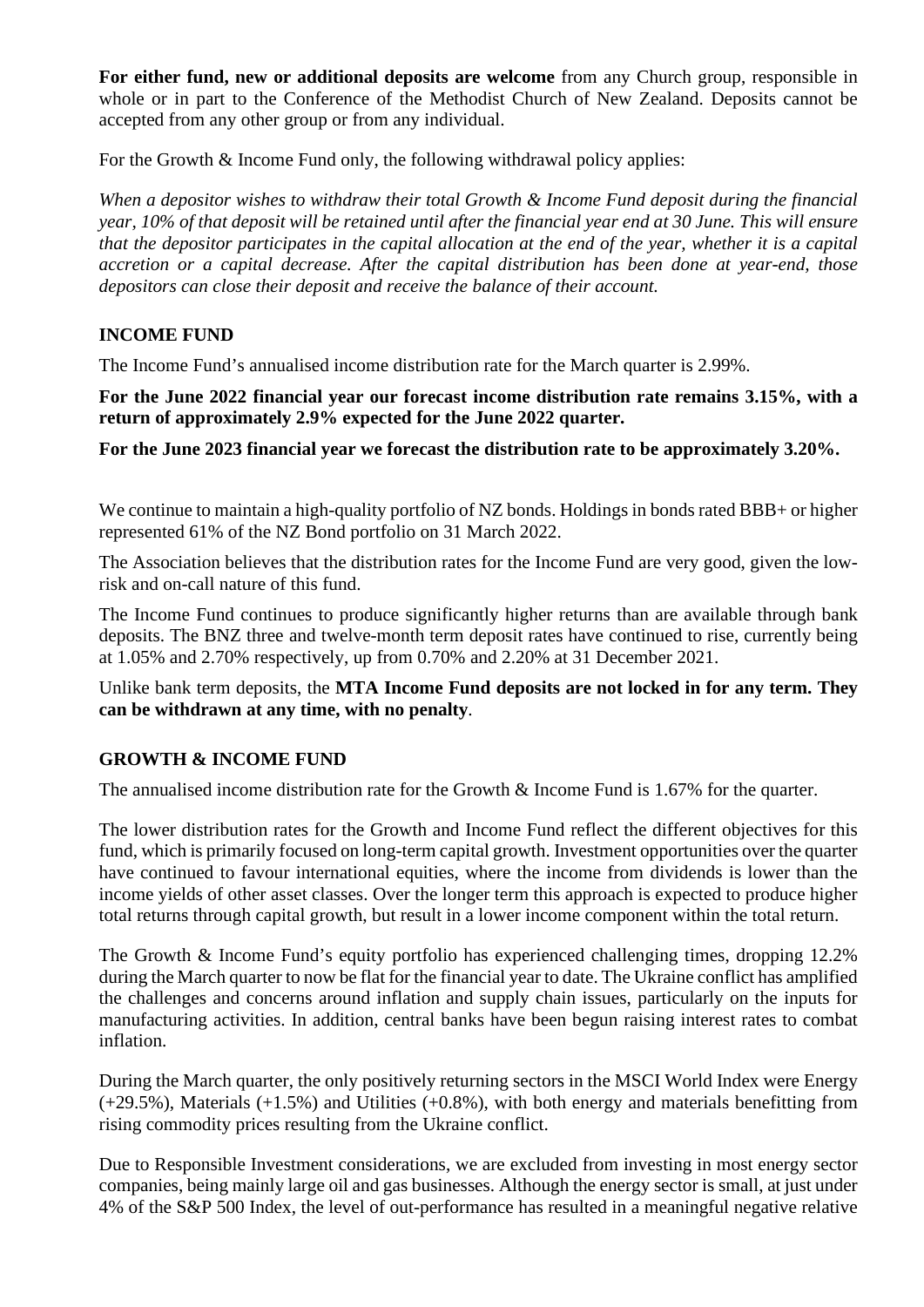performance for the portfolio during the March quarter. In addition, most defence industry companies, which we also exclude, have understandably performed strongly.

We remain very positive on the longer-term outlook for our portfolio companies. The fund's equity portfolio continues to be overweight in both high-quality and growth exposures, with investments held primarily in companies positioned to benefit from longer-term structural changes, that also have strong earnings growth, strong balance sheets and high returns on their capital employed. With our longerterm view, we are confident these companies will generate strong shareholder value growth.

The Growth & Income Fund's investment portfolio is well diversified both geographically and by business sector. The fund currently consists of equities 49% (benchmark 35%), property 30% (benchmark 35%), NZ fixed interest 9% and international bond funds 5% (total fixed interest benchmark 25%) and cash 5% (benchmark 5%).

The Fund's largest equity holdings on 31 March 2022 and their respective March quarter returns are listed below.

### **Top 10 Equity Holdings**

| <b>Name</b><br><b>Industry</b> |                                          | Weight* | <b>Quarter</b><br><b>Performance</b> |
|--------------------------------|------------------------------------------|---------|--------------------------------------|
| Palo Alto Networks             | Software & Services                      | 8.0%    | 9.9%                                 |
| MongoDB Inc                    | Software & Services                      | 7.2%    | $-17.7%$                             |
| <b>General Motors</b>          | Automobiles & Components                 | 6.9%    | $-26.7\%$                            |
| New York Times                 | Media & Entertainment                    | 6.9%    | $-6.7\%$                             |
| <b>NICE</b>                    | Software & Services                      | 6.3%    | $-29.1%$                             |
| Husqvarna                      | Semiconductors & Semiconductor Equipment | 6.3%    | $-35.3%$                             |
| Sabre                          | Software & Services                      | 6.1%    | 30.7%                                |
| <b>Applied Materials</b>       | Semiconductors & Semiconductor           | 5.2%    | $-17.6%$                             |
| <b>Descartes Systems</b>       | Software & Services                      | 3.6%    | $-12.9%$                             |
| ZipRecruiter Inc               | Media & Entertainment                    | 3.6%    | $-9.5\%$                             |

\* Weight relates to the weighting in the listed equity portfolio, which was 47.0 % of the Fund at 31 March 2022

# **MARKETS**

In resources there were large moves, caused mainly by the Ukraine conflict, with Russia and/or Ukraine being major producers of oil and gas, metals, and grains. Oil prices, based on West Texas Intermediate crude, gained 35.6%. Metal prices were also strong with steel Price Index (+24.9%), copper (+6.7%), zinc (+18.1%), nickel (+54.7%), Iron ore (+34.8%) and aluminium (+24.3%).

Precious metals were modestly stronger, gold  $(+5.9\%)$ , silver  $(+6.4\%)$  and platinum  $(+19.1\%)$ .

Agricultural commodities were also strong: corn (+23.5%), Wheat (+31.1%) and Soybeans (+17.9%).

International equity markets recorded a weak quarter, driven by concerns over inflation, tight labour markets, rising bond yields, continued supply chain issues and the Ukraine conflict, with potential for escalated conflict, and the impact of the associated sanctions. Given all those factors, it has been a challenging time for financial markets, with diverging short-term and long-term trends.

Europe, being one of the regions more greatly impacted by the Ukraine conflict and associated sanctions, was one of the weaker equity markets, being down 5.9% as measured by the STOXX 600 index, although many country indices were down double-digit percentages.

Emerging markets (-7.6%) and Asia ex Japan (-6.7%) were also weak. The US market fell 4.6%, but more driven by inflation concerns and rising bond yields. The UK market performed relatively strongly  $(+2.9\%)$  as did Australia  $(+2.2\%)$  helped by the strong price increases by the Resource Index  $(+20.4\%)$ ,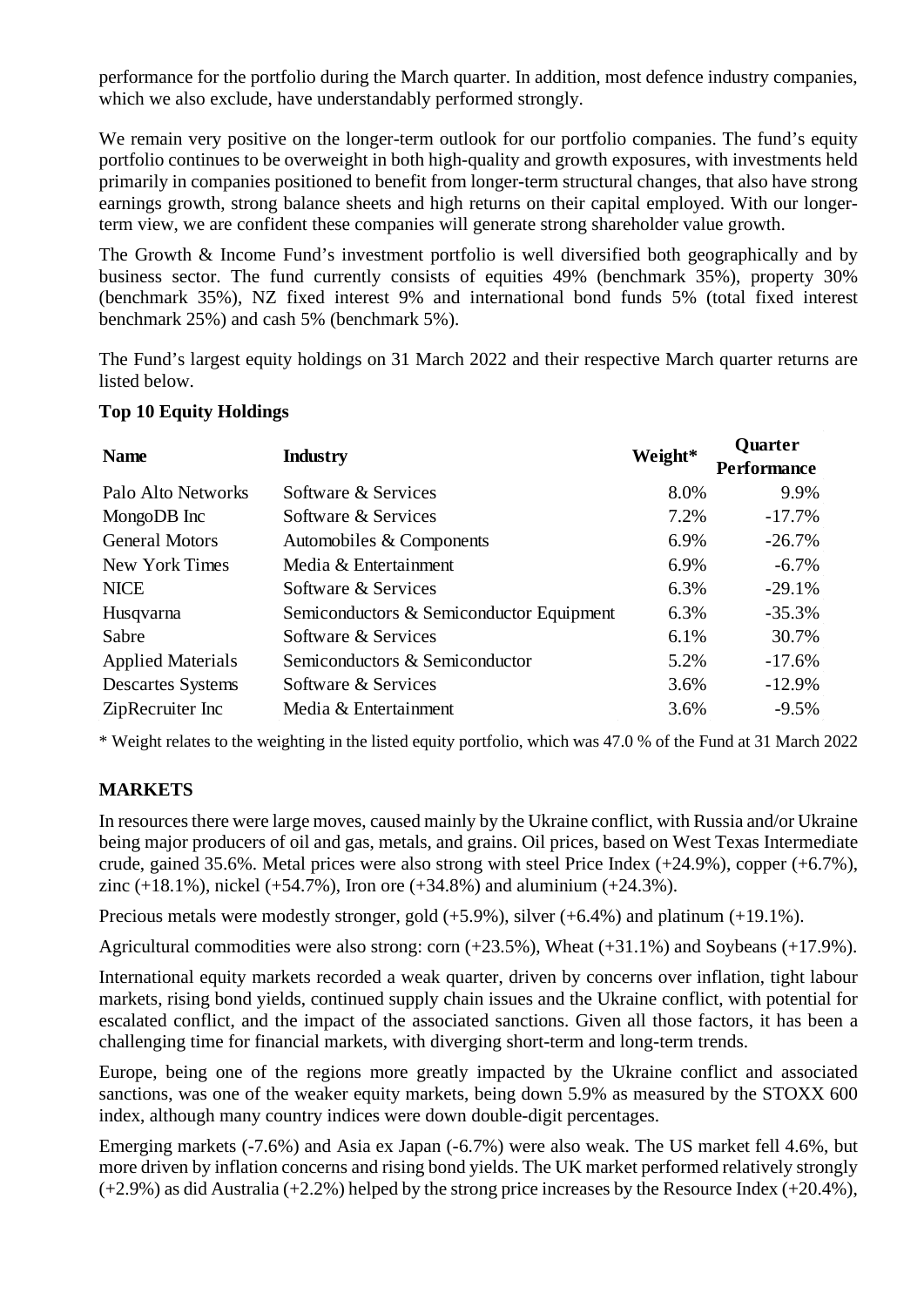mainly due to sanctions against Russia, which is a major supplier of many commodities. The New Zealand index was weak, falling 7.1%.

The US market again favoured value stocks, with the Russel Value Index falling only 1.2%, while the growth index fell 9.1%.

The MSCI World Total Return Index returned -5.2% for the quarter.

Central banks were very active during the quarter, with 78 interest rate increases and only one cut, which was by China, who reduced their Loan Prime Rate by 0.1% to 3.70%. Amongst the more developed nations, USA raised rates by 0.25% to 0.50% in March and signalled significant future increases to bring inflation under control. The United Kingdom raised rates twice by 0.25% to 0.75% currently. Canada raised rates by 0.25% to 0.50%. Norway raised rates by 0.25% to 0.75%. And New Zealand raised rates by 0.25% to 1.00%.

In addition, Russia raised by 1.00% to 9.50% in February and by 10.50% to 20.0% in March, after sanctions were imposed.

Over the March quarter bond yields increased steeply in all major markets. In New Zealand the yield on 5-year Government bonds increased by 0.91% to finish the quarter at 3.12%, while the 10-year bond increased by 0.83% to finish the quarter at 3.22%. The US 10-year bond yield rose by 0.83% to 2.34%, while the 30-year bond yield rose 0.54% to 2.45%. In Europe the 10-year bond moved into positives with a 0.73% increase to 0.55%.

Bond yields have continued to increase across all major markets during April, with the US 10-year bond yield currently at 2.86%.

In currency movements, the NZ dollar gained against most major currencies, up 1.8% against the US dollar, 4.2% against the Euro, 4.5% against the UK pound and 2.7% against the Swiss Franc. The NZ dollar fell 1.65% against the Australian dollar, which benefitted from Australia's commodity exposures.

As most of our exposures are in US dollars, the stronger Kiwi negatively impacted overall NZD returns.

### **RESPONSIBLE INVESTMENT**

The MTA equity portfolios have no direct exposure to Russia or Ukraine. Indirect exposure is immaterial, with most companies with Russian activities promptly closing those operations down voluntarily.

The MTA Board has also added both Russia and Belarus to its list of high-risk countries, where violations of human rights and breaches of international law have been widely documented.

MTA will not invest in companies with meaningful operations in these countries.

The Church's Responsible Investment Policy is a living document, subject to regular review and improvement. We have negotiated an agreement with a leading global provider of market intelligence, corporate governance and responsible investment solutions, which will give us greater depth of information to assist us in managing our investments responsibly.

This new information will give us greater visibility into company supply chains, which will greatly improve our ability to identify human rights issues, including modern slavery.

Also included is the capability to measure the equity portfolio's carbon footprint (greenhouse gas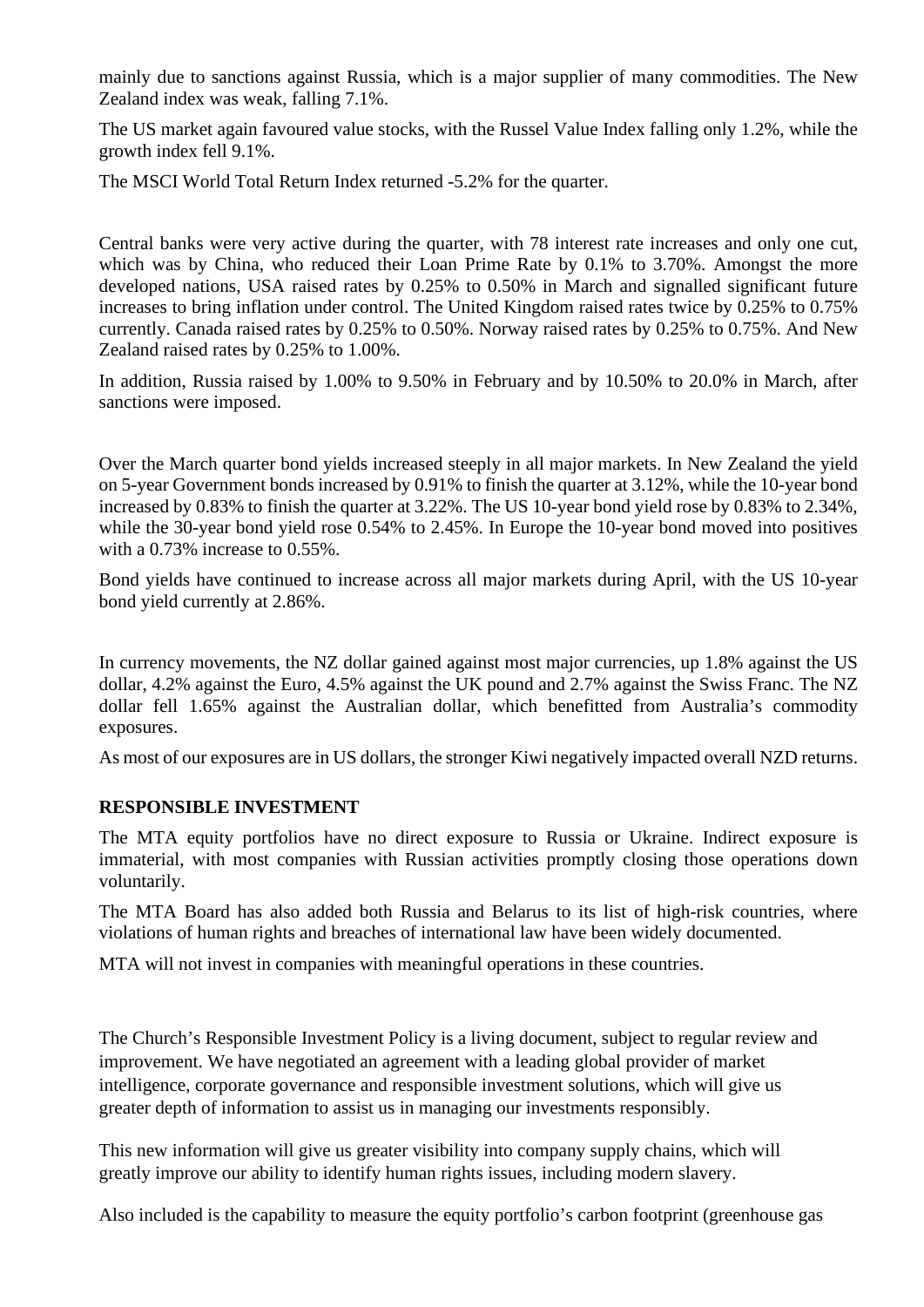emissions exposure) and benchmark it against the global equity benchmark and its alignment with the global goal of keeping the global temperature increase to no more than  $1.5^{\circ}$  C by 2050.

The equity portfolio greenhouse gas emission exposure at 30 June 2021 was at 13.6% of the benchmark's level for scope 1 & 2 emissions (see diagram below for definitions) and 17.8% for scope 3 emissions, both strikingly better than the benchmark levels. Our portfolio in its current state is aligned with a potential temperature increase of  $1.5^{\circ}$  C by 2050. We obviously expect this to improve further over the coming years.

The environment and climate change have been major focuses for us in stock selection, so it is gratifying to now be able to more accurately measure what we are doing and achieving.

As environmental disclosure standards improve around the world, the quality of information will get even better and more useful.

Greenhouse gas emissions are only one important measure of environmental impact. We will be looking to improve the portfolio measurement of resource use and recycling, which are other areas of focus for us, where we also believe our portfolio is very well positioned.



### **Overview of greenhouse Gas scopes and emissions**

*Source: Greenhouse Gas Protocol*

*The six main greenhouse gases are: carbon dioxide (CO<sub>2</sub>), methane (CH<sub>4</sub>), nitrous oxide (N<sub>2</sub>O), hydrofluorocarbons (HFCs), perfluorocarbons (PFCs), and sulphur hexafluoride (SF6).*